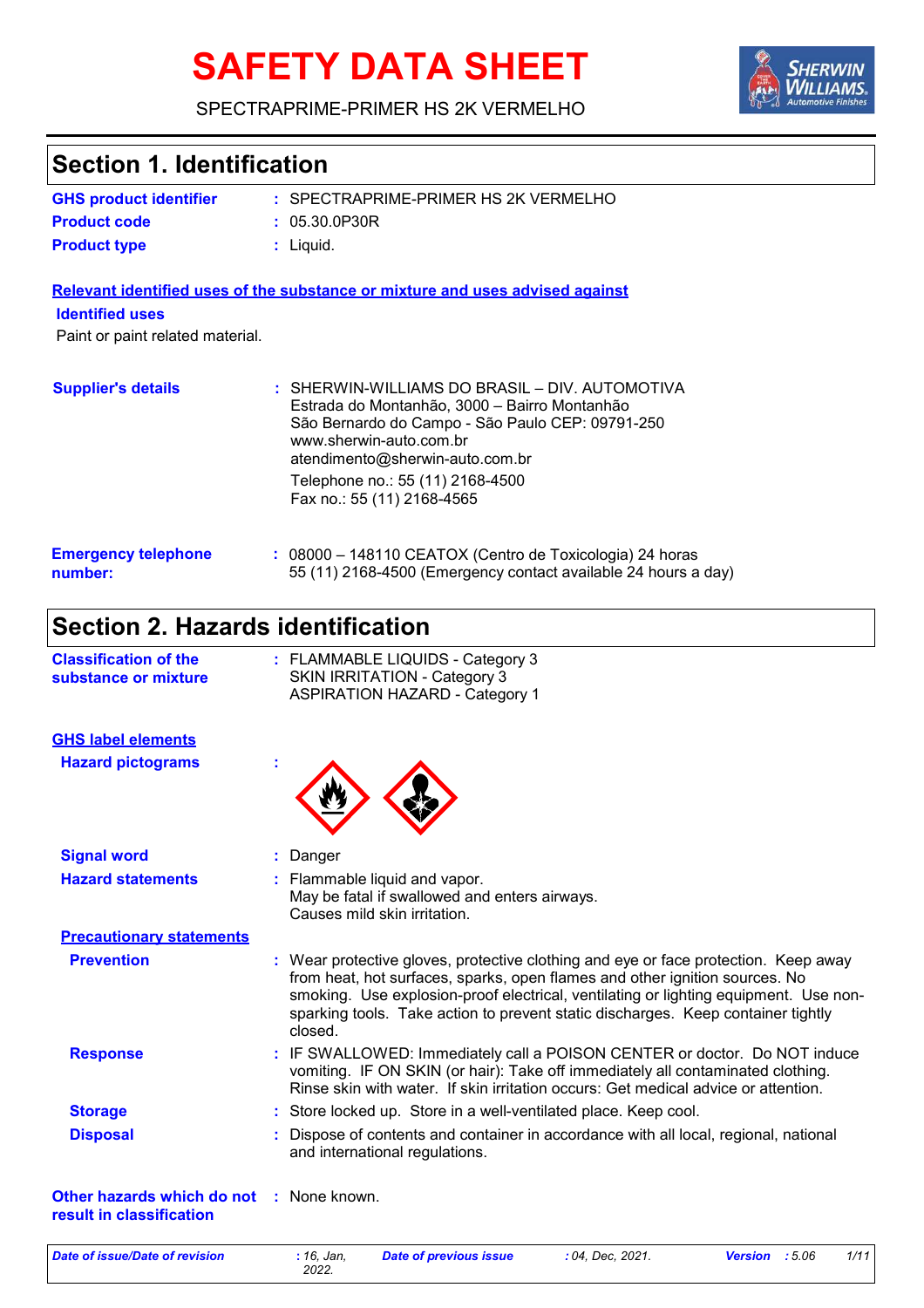### **Section 3. Composition/information on ingredients**

**Substance/mixture**

**:** Mixture

#### **CAS number/other identifiers**

**EC number :** Mixture.

| <b>Ingredient name</b> | $\frac{9}{6}$ | <b>CAS number</b> |
|------------------------|---------------|-------------------|
| Barium Sulfate         | l≥25 - ≤50    | 7727-43-7         |
| l Talc                 | l≥10 - ≤25    | 14807-96-6        |
| 2-Butyl Acetate        | ≥10 - ≤25     | 105-46-4          |
| Xylene, mixed isomers  | ~10           | 1330-20-7         |
| Ethylbenzene           | < 10          | 100-41-4          |
| Titanium Dioxide       | וצ≥           | 13463-67-7        |

**There are no additional ingredients present which, within the current knowledge of the supplier and in the concentrations applicable, are classified as hazardous to health or the environment and hence require reporting in this section.**

**Occupational exposure limits, if available, are listed in Section 8.**

### **Section 4. First aid measures**

#### **Description of necessary first aid measures**

| <b>Eye contact</b>  | : Immediately flush eyes with plenty of water, occasionally lifting the upper and lower<br>eyelids. Check for and remove any contact lenses. Continue to rinse for at least 10<br>minutes. If irritation persists, get medical attention.                                                                                                                                                                                                                                                                                                                                                                                                                                                                                                                              |
|---------------------|------------------------------------------------------------------------------------------------------------------------------------------------------------------------------------------------------------------------------------------------------------------------------------------------------------------------------------------------------------------------------------------------------------------------------------------------------------------------------------------------------------------------------------------------------------------------------------------------------------------------------------------------------------------------------------------------------------------------------------------------------------------------|
| <b>Inhalation</b>   | : Remove victim to fresh air and keep at rest in a position comfortable for breathing.<br>If not breathing, if breathing is irregular or if respiratory arrest occurs, provide<br>artificial respiration or oxygen by trained personnel. It may be dangerous to the<br>person providing aid to give mouth-to-mouth resuscitation. Get medical attention if<br>adverse health effects persist or are severe. If unconscious, place in recovery<br>position and get medical attention immediately. Maintain an open airway. Loosen<br>tight clothing such as a collar, tie, belt or waistband. In case of inhalation of<br>decomposition products in a fire, symptoms may be delayed. The exposed person<br>may need to be kept under medical surveillance for 48 hours. |
| <b>Skin contact</b> | : Flush contaminated skin with plenty of water. Remove contaminated clothing and<br>shoes. Continue to rinse for at least 10 minutes. Get medical attention if adverse<br>health effects persist or are severe. Wash clothing before reuse. Clean shoes<br>thoroughly before reuse.                                                                                                                                                                                                                                                                                                                                                                                                                                                                                    |
| <b>Ingestion</b>    | : Get medical attention immediately. Call a poison center or physician. Wash out<br>mouth with water. Remove dentures if any. If material has been swallowed and the<br>exposed person is conscious, give small quantities of water to drink. Stop if the<br>exposed person feels sick as vomiting may be dangerous. Aspiration hazard if<br>swallowed. Can enter lungs and cause damage. Do not induce vomiting. If<br>vomiting occurs, the head should be kept low so that vomit does not enter the lungs.<br>Never give anything by mouth to an unconscious person. If unconscious, place in<br>recovery position and get medical attention immediately. Maintain an open airway.<br>Loosen tight clothing such as a collar, tie, belt or waistband.                |

#### **Most important symptoms/effects, acute and delayed**

| <b>Potential acute health effects</b> |                                           |                                                     |                  |                |        |      |
|---------------------------------------|-------------------------------------------|-----------------------------------------------------|------------------|----------------|--------|------|
| Eye contact                           |                                           | : No known significant effects or critical hazards. |                  |                |        |      |
| <b>Inhalation</b>                     |                                           | : No known significant effects or critical hazards. |                  |                |        |      |
| <b>Skin contact</b>                   |                                           | : Causes mild skin irritation.                      |                  |                |        |      |
| <b>Ingestion</b>                      |                                           | : May be fatal if swallowed and enters airways.     |                  |                |        |      |
| <b>Over-exposure signs/symptoms</b>   |                                           |                                                     |                  |                |        |      |
| Eye contact                           | pain or irritation<br>watering<br>redness | Adverse symptoms may include the following:         |                  |                |        |      |
| Date of issue/Date of revision        | $: 16.$ Jan.<br>2022.                     | <b>Date of previous issue</b>                       | : 04, Dec. 2021. | <b>Version</b> | : 5.06 | 2/11 |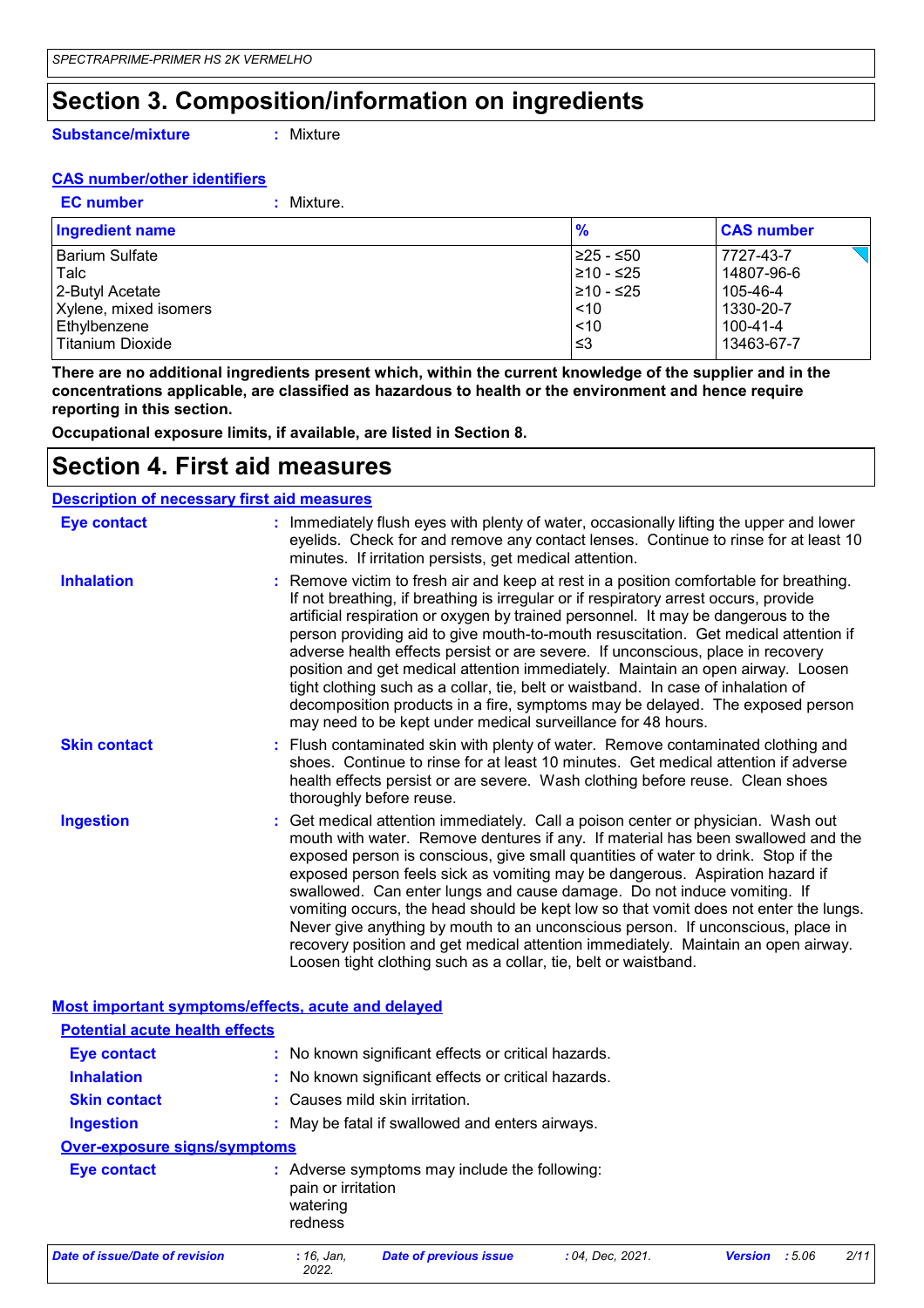### **Section 4. First aid measures**

| <b>Inhalation</b>                 | : No specific data.                                                                                                                                                           |
|-----------------------------------|-------------------------------------------------------------------------------------------------------------------------------------------------------------------------------|
| <b>Skin contact</b>               | : Adverse symptoms may include the following:<br>irritation<br>redness                                                                                                        |
| <b>Ingestion</b>                  | : Adverse symptoms may include the following:<br>nausea or vomiting                                                                                                           |
|                                   | <u>Indication of immediate medical attention and special treatment needed, if necessary</u>                                                                                   |
| <b>Notes to physician</b>         | : In case of inhalation of decomposition products in a fire, symptoms may be delayed.<br>The exposed person may need to be kept under medical surveillance for 48 hours.      |
| <b>Specific treatments</b>        | : No specific treatment.                                                                                                                                                      |
| <b>Protection of first-aiders</b> | : No action shall be taken involving any personal risk or without suitable training. It<br>may be dangerous to the person providing aid to give mouth-to-mouth resuscitation. |

### **See toxicological information (Section 11)**

# **Section 5. Fire-fighting measures**

| <b>Extinguishing media</b>                               |                                                                                                                                                                                                                                                                                                                               |
|----------------------------------------------------------|-------------------------------------------------------------------------------------------------------------------------------------------------------------------------------------------------------------------------------------------------------------------------------------------------------------------------------|
| <b>Suitable extinguishing</b><br>media                   | : Use dry chemical, $CO2$ , water spray (fog) or foam.                                                                                                                                                                                                                                                                        |
| <b>Unsuitable extinguishing</b><br>media                 | : Do not use water jet.                                                                                                                                                                                                                                                                                                       |
| <b>Specific hazards arising</b><br>from the chemical     | : Flammable liquid and vapor. Runoff to sewer may create fire or explosion hazard.<br>In a fire or if heated, a pressure increase will occur and the container may burst, with<br>the risk of a subsequent explosion.                                                                                                         |
| <b>Hazardous thermal</b><br>decomposition products       | : Decomposition products may include the following materials:<br>carbon dioxide<br>carbon monoxide<br>nitrogen oxides<br>sulfur oxides<br>metal oxide/oxides                                                                                                                                                                  |
| <b>Special protective actions</b><br>for fire-fighters   | : Promptly isolate the scene by removing all persons from the vicinity of the incident if<br>there is a fire. No action shall be taken involving any personal risk or without<br>suitable training. Move containers from fire area if this can be done without risk.<br>Use water spray to keep fire-exposed containers cool. |
| <b>Special protective</b><br>equipment for fire-fighters | : Fire-fighters should wear appropriate protective equipment and self-contained<br>breathing apparatus (SCBA) with a full face-piece operated in positive pressure<br>mode.                                                                                                                                                   |

# **Section 6. Accidental release measures**

|                                | <b>Personal precautions, protective equipment and emergency procedures</b>                                                                                                                                                                                                                                                                                                                                                                                                                      |
|--------------------------------|-------------------------------------------------------------------------------------------------------------------------------------------------------------------------------------------------------------------------------------------------------------------------------------------------------------------------------------------------------------------------------------------------------------------------------------------------------------------------------------------------|
| For non-emergency<br>personnel | : No action shall be taken involving any personal risk or without suitable training.<br>Evacuate surrounding areas. Keep unnecessary and unprotected personnel from<br>entering. Do not touch or walk through spilled material. Shut off all ignition sources.<br>No flares, smoking or flames in hazard area. Avoid breathing vapor or mist.<br>Provide adequate ventilation. Wear appropriate respirator when ventilation is<br>inadequate. Put on appropriate personal protective equipment. |
|                                | For emergency responders : If specialized clothing is required to deal with the spillage, take note of any<br>information in Section 8 on suitable and unsuitable materials. See also the<br>information in "For non-emergency personnel".                                                                                                                                                                                                                                                      |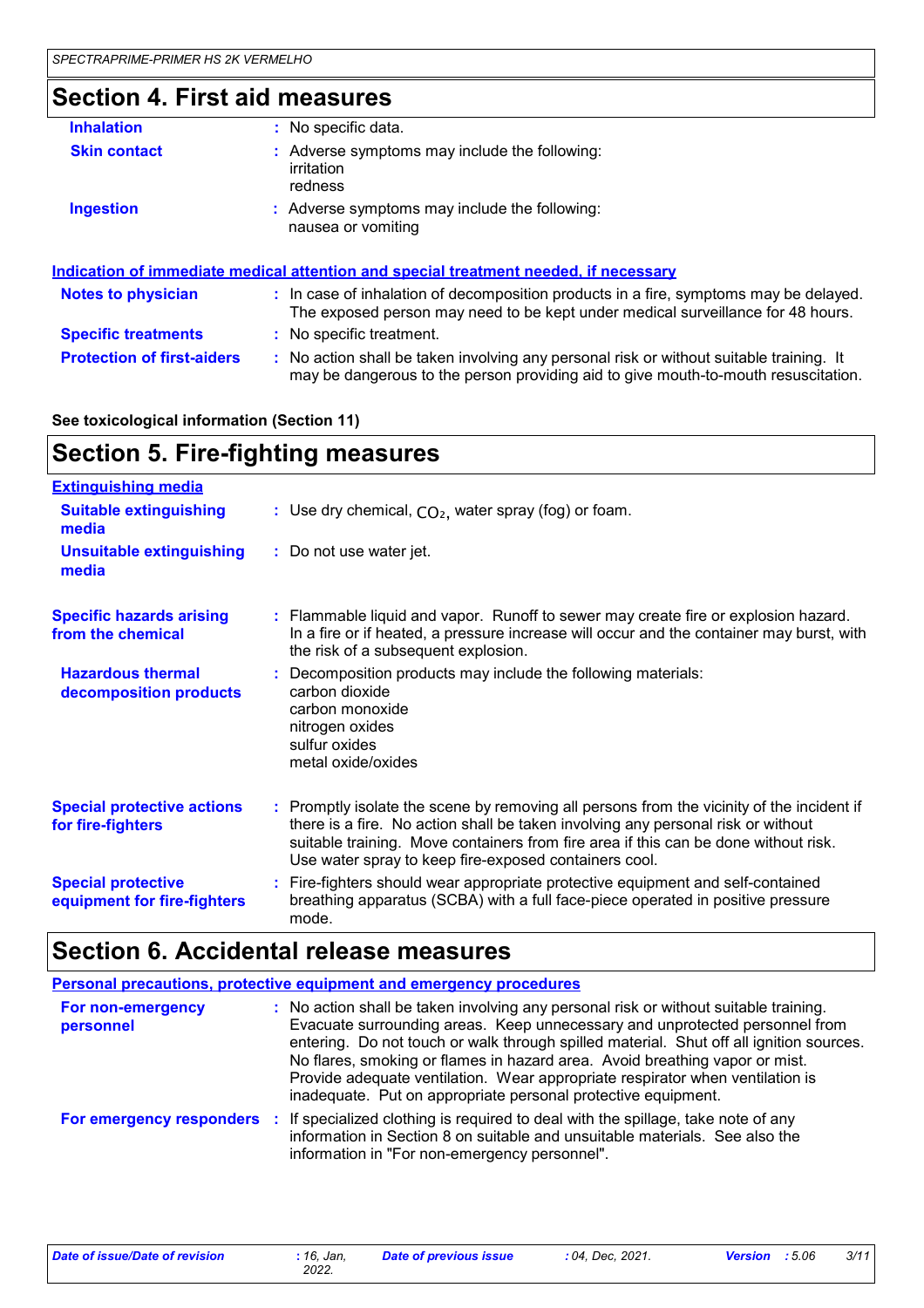### **Section 6. Accidental release measures**

| <b>Environmental precautions</b> | : Avoid dispersal of spilled material and runoff and contact with soil, waterways,<br>drains and sewers. Inform the relevant authorities if the product has caused<br>environmental pollution (sewers, waterways, soil or air).                                                                                                                                                                                                                                                                                                                                                                                                                                                                                                                                       |
|----------------------------------|-----------------------------------------------------------------------------------------------------------------------------------------------------------------------------------------------------------------------------------------------------------------------------------------------------------------------------------------------------------------------------------------------------------------------------------------------------------------------------------------------------------------------------------------------------------------------------------------------------------------------------------------------------------------------------------------------------------------------------------------------------------------------|
|                                  | <b>Methods and materials for containment and cleaning up</b>                                                                                                                                                                                                                                                                                                                                                                                                                                                                                                                                                                                                                                                                                                          |
| <b>Small spill</b>               | : Stop leak if without risk. Move containers from spill area. Use spark-proof tools and<br>explosion-proof equipment. Dilute with water and mop up if water-soluble.<br>Alternatively, or if water-insoluble, absorb with an inert dry material and place in an<br>appropriate waste disposal container. Dispose of via a licensed waste disposal<br>contractor.                                                                                                                                                                                                                                                                                                                                                                                                      |
| <b>Large spill</b>               | : Stop leak if without risk. Move containers from spill area. Use spark-proof tools and<br>explosion-proof equipment. Approach release from upwind. Prevent entry into<br>sewers, water courses, basements or confined areas. Wash spillages into an<br>effluent treatment plant or proceed as follows. Contain and collect spillage with non-<br>combustible, absorbent material e.g. sand, earth, vermiculite or diatomaceous earth<br>and place in container for disposal according to local regulations (see Section 13).<br>Dispose of via a licensed waste disposal contractor. Contaminated absorbent<br>material may pose the same hazard as the spilled product. Note: see Section 1 for<br>emergency contact information and Section 13 for waste disposal. |

## **Section 7. Handling and storage**

| <b>Precautions for safe handling</b>                                             |                                                                                                                                                                                                                                                                                                                                                                                                                                                                                                                                                                                                                                                                                                                                                                                                                                                                |
|----------------------------------------------------------------------------------|----------------------------------------------------------------------------------------------------------------------------------------------------------------------------------------------------------------------------------------------------------------------------------------------------------------------------------------------------------------------------------------------------------------------------------------------------------------------------------------------------------------------------------------------------------------------------------------------------------------------------------------------------------------------------------------------------------------------------------------------------------------------------------------------------------------------------------------------------------------|
| <b>Protective measures</b>                                                       | : Put on appropriate personal protective equipment (see Section 8). Do not swallow.<br>Avoid contact with eyes, skin and clothing. Avoid breathing vapor or mist. Use only<br>with adequate ventilation. Wear appropriate respirator when ventilation is<br>inadequate. Do not enter storage areas and confined spaces unless adequately<br>ventilated. Keep in the original container or an approved alternative made from a<br>compatible material, kept tightly closed when not in use. Store and use away from<br>heat, sparks, open flame or any other ignition source. Use explosion-proof electrical<br>(ventilating, lighting and material handling) equipment. Use only non-sparking tools.<br>Take precautionary measures against electrostatic discharges. Empty containers<br>retain product residue and can be hazardous. Do not reuse container. |
| <b>Advice on general</b><br>occupational hygiene                                 | : Eating, drinking and smoking should be prohibited in areas where this material is<br>handled, stored and processed. Workers should wash hands and face before<br>eating, drinking and smoking. Remove contaminated clothing and protective<br>equipment before entering eating areas. See also Section 8 for additional<br>information on hygiene measures.                                                                                                                                                                                                                                                                                                                                                                                                                                                                                                  |
| <b>Conditions for safe storage,</b><br>including any<br><b>incompatibilities</b> | : Store in accordance with local regulations. Store in a segregated and approved<br>area. Store in original container protected from direct sunlight in a dry, cool and well-<br>ventilated area, away from incompatible materials (see Section 10) and food and<br>drink. Store locked up. Eliminate all ignition sources. Separate from oxidizing<br>materials. Keep container tightly closed and sealed until ready for use. Containers<br>that have been opened must be carefully resealed and kept upright to prevent<br>leakage. Do not store in unlabeled containers. Use appropriate containment to<br>avoid environmental contamination. See Section 10 for incompatible materials<br>before handling or use.                                                                                                                                         |

### **Section 8. Exposure controls/personal protection**

**Control parameters Occupational exposure limits**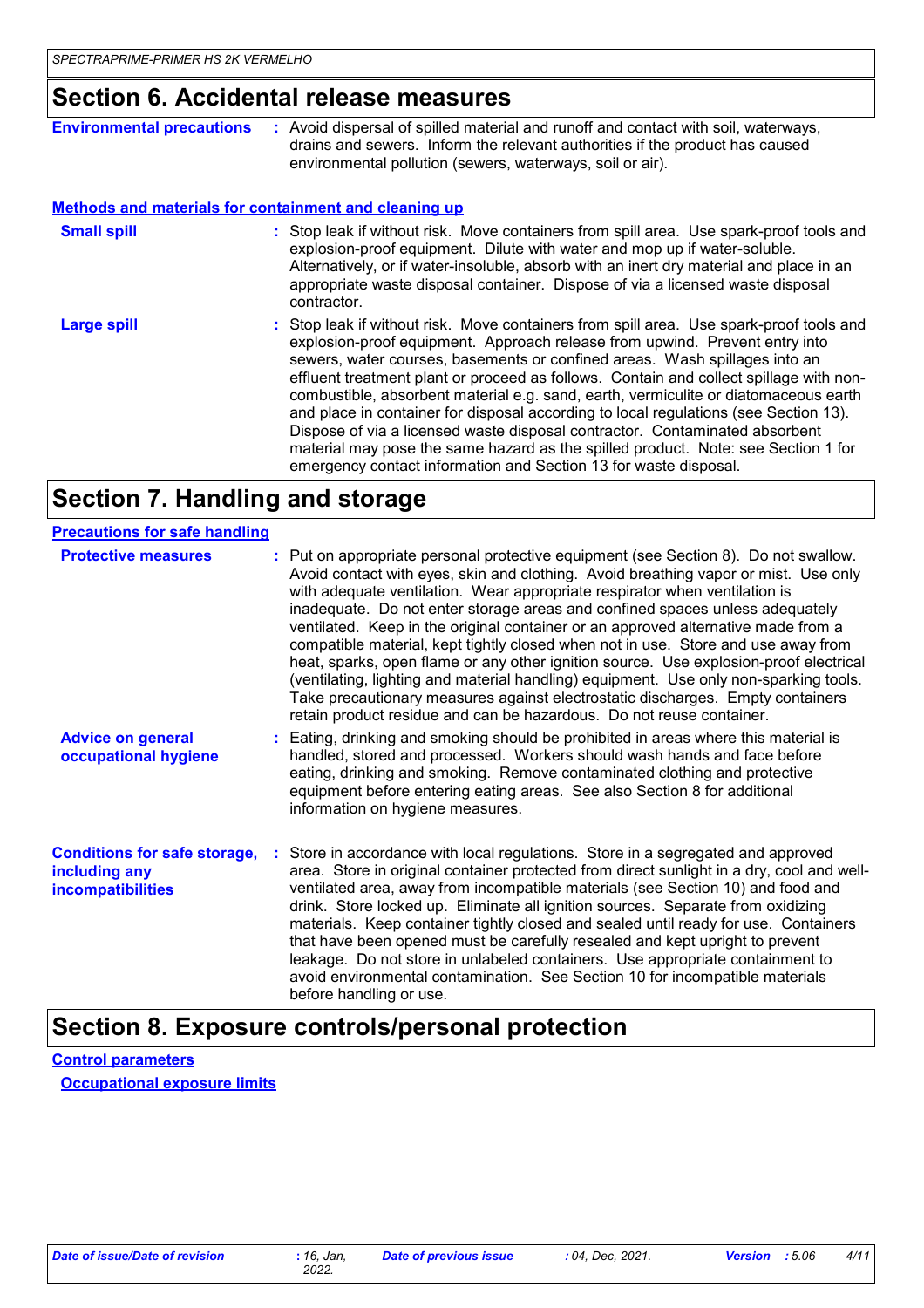### **Section 8. Exposure controls/personal protection**

| <b>Ingredient name</b>  | <b>Exposure limits</b>                                                                                                                                          |
|-------------------------|-----------------------------------------------------------------------------------------------------------------------------------------------------------------|
| <b>Barium Sulfate</b>   | ACGIH TLV (United States, 1/2021).                                                                                                                              |
| Talc                    | TWA: 5 mg/m <sup>3</sup> 8 hours. Form: Inhalable fraction<br>ACGIH TLV (United States, 1/2021).<br>TWA: 2 mg/m <sup>3</sup> 8 hours. Form: Respirable fraction |
| 2-Butyl Acetate         | ACGIH TLV (United States, 1/2021).<br>STEL: 150 ppm 15 minutes.                                                                                                 |
| Xylene, mixed isomers   | TWA: 50 ppm 8 hours.<br>Ministry of Labor and Employement (Brazil, 11/2001).<br>TWA: 78 ppm 8 hours.                                                            |
| Ethylbenzene            | TWA: 340 mg/m <sup>3</sup> 8 hours.<br>Ministry of Labor and Employement (Brazil, 11/2001).<br>TWA: 78 ppm 8 hours.                                             |
| <b>Titanium Dioxide</b> | TWA: 340 mg/m <sup>3</sup> 8 hours.<br>ACGIH TLV (United States, 1/2021).<br>TWA: 10 mg/m <sup>3</sup> 8 hours.                                                 |

**The information contained in this safety data sheet does not constitute the user's own assessment of workplace risks, as required by other health and safety legislation. The provisions of the national health and safety at work regulations apply to the use of this product at work.**

| <b>Appropriate engineering</b><br><b>controls</b> | : Use only with adequate ventilation. Use process enclosures, local exhaust<br>ventilation or other engineering controls to keep worker exposure to airborne<br>contaminants below any recommended or statutory limits. The engineering controls<br>also need to keep gas, vapor or dust concentrations below any lower explosive<br>limits. Use explosion-proof ventilation equipment. |
|---------------------------------------------------|-----------------------------------------------------------------------------------------------------------------------------------------------------------------------------------------------------------------------------------------------------------------------------------------------------------------------------------------------------------------------------------------|
| <b>Environmental exposure</b><br><b>controls</b>  | : Emissions from ventilation or work process equipment should be checked to ensure<br>they comply with the requirements of environmental protection legislation. In some<br>cases, fume scrubbers, filters or engineering modifications to the process<br>equipment will be necessary to reduce emissions to acceptable levels.                                                         |

#### **Individual protection measures**

| <b>Hygiene measures</b>    | : Wash hands, forearms and face thoroughly after handling chemical products, before<br>eating, smoking and using the lavatory and at the end of the working period.<br>Appropriate techniques should be used to remove potentially contaminated clothing.<br>Wash contaminated clothing before reusing. Ensure that eyewash stations and<br>safety showers are close to the workstation location.<br>Nota(s): Contaminated clothing should be washed separately.                                                                                                                                                          |
|----------------------------|---------------------------------------------------------------------------------------------------------------------------------------------------------------------------------------------------------------------------------------------------------------------------------------------------------------------------------------------------------------------------------------------------------------------------------------------------------------------------------------------------------------------------------------------------------------------------------------------------------------------------|
| <b>Eye/face protection</b> | : Safety eyewear complying with an approved standard should be used when a risk<br>assessment indicates this is necessary to avoid exposure to liquid splashes, mists,<br>gases or dusts. If contact is possible, the following protection should be worn,<br>unless the assessment indicates a higher degree of protection: chemical splash<br>goggles.                                                                                                                                                                                                                                                                  |
| <b>Skin protection</b>     |                                                                                                                                                                                                                                                                                                                                                                                                                                                                                                                                                                                                                           |
| <b>Hand protection</b>     | : Chemical-resistant, impervious gloves complying with an approved standard should<br>be worn at all times when handling chemical products if a risk assessment indicates<br>this is necessary. Considering the parameters specified by the glove manufacturer,<br>check during use that the gloves are still retaining their protective properties. It<br>should be noted that the time to breakthrough for any glove material may be<br>different for different glove manufacturers. In the case of mixtures, consisting of<br>several substances, the protection time of the gloves cannot be accurately<br>estimated. |
|                            | Recommended gloves: Nitrile gloves                                                                                                                                                                                                                                                                                                                                                                                                                                                                                                                                                                                        |
| <b>Body protection</b>     | : Personal protective equipment for the body should be selected based on the task<br>being performed and the risks involved and should be approved by a specialist<br>before handling this product. When there is a risk of ignition from static electricity,<br>wear anti-static protective clothing. For the greatest protection from static<br>discharges, clothing should include anti-static overalls, boots and gloves.                                                                                                                                                                                             |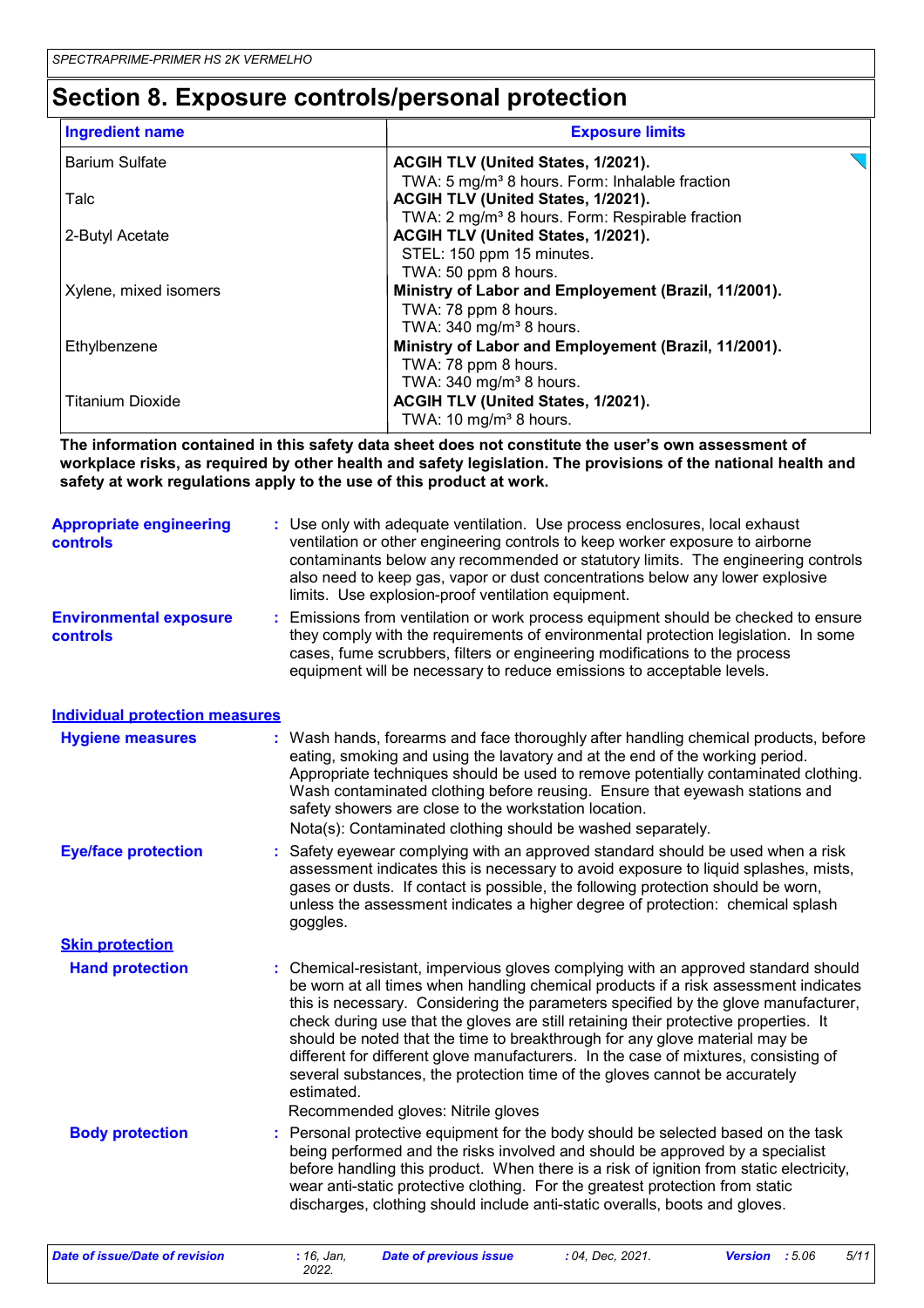### **Section 8. Exposure controls/personal protection**

| : Appropriate footwear and any additional skin protection measures should be<br>selected based on the task being performed and the risks involved and should be<br>approved by a specialist before handling this product.<br>Nota(s): Closed shoes are recommended for protection.     |
|----------------------------------------------------------------------------------------------------------------------------------------------------------------------------------------------------------------------------------------------------------------------------------------|
| Based on the hazard and potential for exposure, select a respirator that meets the<br>÷<br>appropriate standard or certification. Respirators must be used according to a<br>respiratory protection program to ensure proper fitting, training, and other important<br>aspects of use. |
| If personal exposure cannot be controlled below applicable limits by ventilation, wear<br>a properly fitted organic vapor/particulate respirator.                                                                                                                                      |
|                                                                                                                                                                                                                                                                                        |

### **Section 9. Physical and chemical properties**

| <b>Appearance</b>                                                                                                                                                                                                                                                                                                                                                                    |                                                                  |
|--------------------------------------------------------------------------------------------------------------------------------------------------------------------------------------------------------------------------------------------------------------------------------------------------------------------------------------------------------------------------------------|------------------------------------------------------------------|
| <b>Physical state</b>                                                                                                                                                                                                                                                                                                                                                                | $:$ Liquid.                                                      |
| <b>Color</b>                                                                                                                                                                                                                                                                                                                                                                         | : Various                                                        |
| Odor                                                                                                                                                                                                                                                                                                                                                                                 | Characteristic.                                                  |
| <b>Odor threshold</b>                                                                                                                                                                                                                                                                                                                                                                | : Not available.                                                 |
| pH                                                                                                                                                                                                                                                                                                                                                                                   | Not applicable.                                                  |
| <b>Melting/freezing point</b>                                                                                                                                                                                                                                                                                                                                                        | : Not available.                                                 |
| <b>Boiling point, Initial boiling</b><br>point and boiling range                                                                                                                                                                                                                                                                                                                     | : $112^{\circ}$ C (233.6 $^{\circ}$ F)                           |
| <b>Flash point</b>                                                                                                                                                                                                                                                                                                                                                                   | : Closed cup: $28^{\circ}$ C (82.4 $^{\circ}$ F)                 |
| <b>Evaporation rate</b>                                                                                                                                                                                                                                                                                                                                                              | : Not available.                                                 |
| <b>Flammability</b>                                                                                                                                                                                                                                                                                                                                                                  | : Not available.                                                 |
| Lower and upper explosion<br>limit/flammability limit                                                                                                                                                                                                                                                                                                                                | $:$ Lower: $1\%$<br>Upper: 9.8%                                  |
| <b>Vapor pressure</b>                                                                                                                                                                                                                                                                                                                                                                | $: 1.3$ kPa (10 mm Hg)                                           |
| <b>Relative vapor density</b>                                                                                                                                                                                                                                                                                                                                                        | : Not available.                                                 |
| <b>Density</b>                                                                                                                                                                                                                                                                                                                                                                       | 1.477356687 g/cm <sup>3</sup>                                    |
| <b>Solubility</b>                                                                                                                                                                                                                                                                                                                                                                    | : Not available.                                                 |
| <b>Partition coefficient: n-</b><br>octanol/water                                                                                                                                                                                                                                                                                                                                    | : Not applicable.                                                |
| <b>Auto-ignition temperature</b>                                                                                                                                                                                                                                                                                                                                                     | : Not available.                                                 |
| <b>Decomposition temperature</b>                                                                                                                                                                                                                                                                                                                                                     | : Not available.                                                 |
| <b>Viscosity</b>                                                                                                                                                                                                                                                                                                                                                                     | : Kinematic (40°C (104°F)): <20.5 mm <sup>2</sup> /s (<20.5 cSt) |
| $\overline{1}$ $\overline{2}$ $\overline{3}$ $\overline{4}$ $\overline{1}$ $\overline{1}$ $\overline{1}$ $\overline{1}$ $\overline{1}$ $\overline{1}$ $\overline{1}$ $\overline{1}$ $\overline{1}$ $\overline{1}$ $\overline{1}$ $\overline{1}$ $\overline{1}$ $\overline{1}$ $\overline{1}$ $\overline{1}$ $\overline{1}$ $\overline{1}$ $\overline{1}$ $\overline{1}$ $\overline{$ |                                                                  |

### **Section 10. Stability and reactivity**

| <b>Reactivity</b>                            | : No specific test data related to reactivity available for this product or its ingredients.                                                                                 |
|----------------------------------------------|------------------------------------------------------------------------------------------------------------------------------------------------------------------------------|
| <b>Chemical stability</b>                    | : The product is stable.                                                                                                                                                     |
| <b>Possibility of hazardous</b><br>reactions | : Under normal conditions of storage and use, hazardous reactions will not occur.                                                                                            |
| <b>Conditions to avoid</b>                   | : Avoid all possible sources of ignition (spark or flame). Do not pressurize, cut, weld,<br>braze, solder, drill, grind or expose containers to heat or sources of ignition. |
| <b>Incompatible materials</b>                | : Reactive or incompatible with the following materials:<br>oxidizing materials                                                                                              |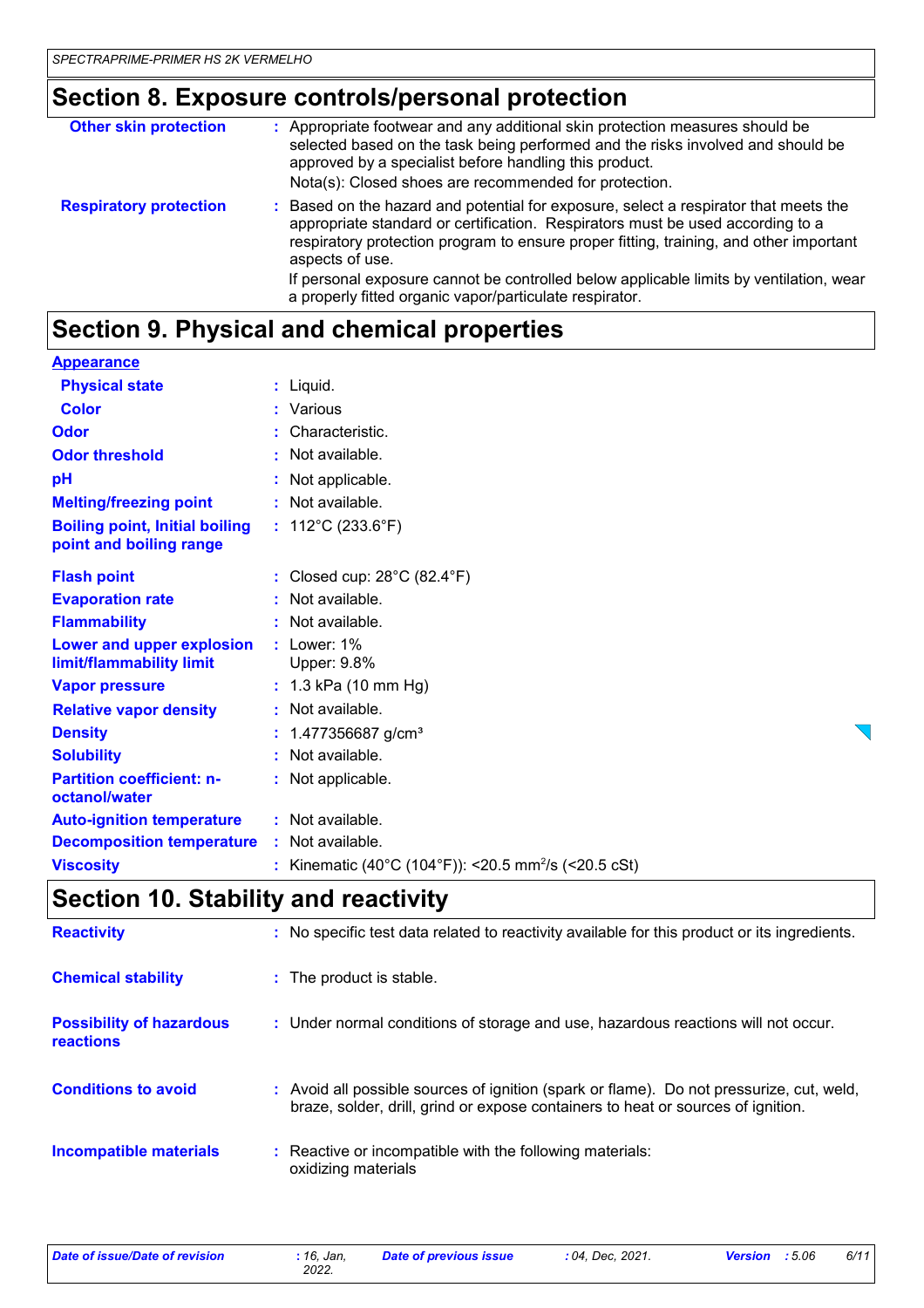### **Section 10. Stability and reactivity**

**Hazardous decomposition products** Under normal conditions of storage and use, hazardous decomposition products **:** should not be produced.

### **Section 11. Toxicological information**

| ** Data of Mixture **                                                                    |                                                                                            |
|------------------------------------------------------------------------------------------|--------------------------------------------------------------------------------------------|
| Information on the likely<br>routes of exposure<br><b>Potential acute health effects</b> | : Not available.                                                                           |
| <b>Eye contact</b>                                                                       | : No known significant effects or critical hazards.                                        |
| <b>Inhalation</b>                                                                        | No known significant effects or critical hazards.                                          |
| <b>Skin contact</b>                                                                      | : Causes mild skin irritation.                                                             |
| <b>Ingestion</b>                                                                         | May be fatal if swallowed and enters airways.                                              |
|                                                                                          | <b>Symptoms related to the physical, chemical and toxicological characteristics</b>        |
| <b>Eye contact</b>                                                                       | : Adverse symptoms may include the following:<br>pain or irritation<br>watering<br>redness |
| <b>Inhalation</b>                                                                        | : No specific data.                                                                        |
| <b>Skin contact</b>                                                                      | : Adverse symptoms may include the following:<br>irritation<br>redness                     |
| <b>Ingestion</b>                                                                         | : Adverse symptoms may include the following:<br>nausea or vomiting                        |
| <b>Potential chronic health effects</b>                                                  |                                                                                            |
| <b>General</b>                                                                           | : No known significant effects or critical hazards.                                        |

| <b>Carcinogenicity</b>       | : No known significant effects or critical hazards. |
|------------------------------|-----------------------------------------------------|
| <b>Mutagenicity</b>          | : No known significant effects or critical hazards. |
| <b>Teratogenicity</b>        | : No known significant effects or critical hazards. |
| <b>Developmental effects</b> | : No known significant effects or critical hazards. |
| <b>Fertility effects</b>     | : No known significant effects or critical hazards. |

#### **Numerical measures of toxicity**

#### **Acute toxicity estimates**

| <b>Route</b>                                        | <b>ATE value</b>                              |  |
|-----------------------------------------------------|-----------------------------------------------|--|
| Dermal<br>Inhalation (gases)<br>Inhalation (vapors) | 13796.64 mg/kg<br>84034.09 ppm<br>145.77 mg/l |  |

#### **Information on toxicological effects \*\* Data of Component \*\***

| <b>Product/ingredient name</b> | <b>Result</b>        | <b>Species</b> | <b>Dose</b> | <b>Exposure</b> |
|--------------------------------|----------------------|----------------|-------------|-----------------|
| 2-Butyl Acetate                | LD50 Oral            | Rat            | 3200 mg/kg  |                 |
| Xylene, mixed isomers          | LC50 Inhalation Gas. | Rat            | 6700 ppm    | 4 hours         |
|                                | LD50 Oral            | Rat            | 4300 mg/kg  |                 |
| Ethylbenzene                   | LD50 Dermal          | Rabbit         | >5000 mg/kg |                 |
|                                | LD50 Oral            | Rat            | 3500 mg/kg  |                 |

**Irritation/Corrosion**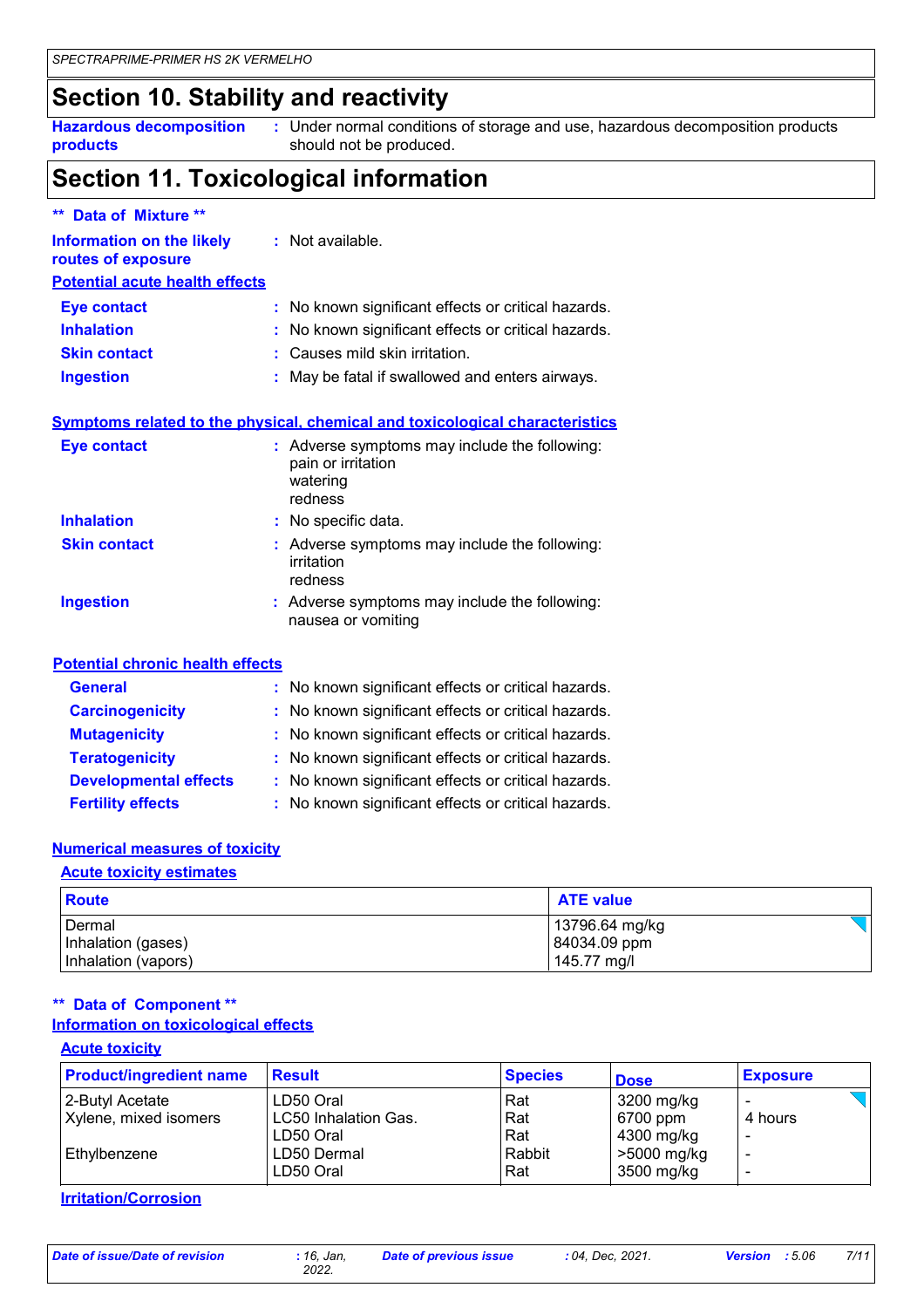# **Section 11. Toxicological information**

| <b>Product/ingredient name</b> | <b>Result</b>            | <b>Species</b> | <b>Score</b> | <b>Exposure</b>   | <b>Observation</b>       |
|--------------------------------|--------------------------|----------------|--------------|-------------------|--------------------------|
| Talc                           | Skin - Mild irritant     | Human          |              | 72 hours 300      |                          |
|                                |                          |                |              | ug l              |                          |
| Xylene, mixed isomers          | Eyes - Mild irritant     | Rabbit         |              | 87 mg             |                          |
|                                | Eyes - Severe irritant   | Rabbit         |              | l24 hours 5       |                          |
|                                |                          |                |              | mg                |                          |
|                                | Skin - Mild irritant     | Rat            |              | 8 hours 60 uL -   |                          |
|                                | Skin - Moderate irritant | Rabbit         |              | I24 hours 500 I - |                          |
|                                |                          |                |              | mg                |                          |
|                                | Skin - Moderate irritant | Rabbit         |              | $100\%$           |                          |
| Ethylbenzene                   | Eyes - Severe irritant   | Rabbit         |              | 500 mg            |                          |
|                                | Skin - Mild irritant     | Rabbit         |              | 24 hours 15       | $\overline{\phantom{a}}$ |
|                                |                          |                |              | mg                |                          |
| <b>Titanium Dioxide</b>        | Skin - Mild irritant     | Human          |              | 72 hours 300      |                          |
|                                |                          |                |              | ug                |                          |

#### **Specific target organ toxicity (single exposure)**

| <b>Name</b>           | <b>Category</b> | <b>Route of</b><br><b>exposure</b> | <b>Target organs</b>                     |
|-----------------------|-----------------|------------------------------------|------------------------------------------|
| Xylene, mixed isomers | Category 3      |                                    | Respiratory tract<br><b>l</b> irritation |

#### **Specific target organ toxicity (repeated exposure)**

| <b>Name</b>                           | <b>Category</b>          | <b>Route of</b><br>exposure | <b>Target organs</b> |
|---------------------------------------|--------------------------|-----------------------------|----------------------|
| Xylene, mixed isomers<br>Ethylbenzene | Category 2<br>Category 2 | . .                         | hearing organs       |

#### **Aspiration hazard**

| <b>Name</b>           | Result                                |
|-----------------------|---------------------------------------|
| Xylene, mixed isomers | <b>ASPIRATION HAZARD - Category 1</b> |
| Ethylbenzene          | <b>ASPIRATION HAZARD - Category 1</b> |

### **Section 12. Ecological information**

| <b>Toxicity</b>                |                                          |                                        |                 |
|--------------------------------|------------------------------------------|----------------------------------------|-----------------|
| <b>Product/ingredient name</b> | <b>Result</b>                            | <b>Species</b>                         | <b>Exposure</b> |
| <b>Barium Sulfate</b>          | Acute EC50 634 mg/l Fresh water          | Crustaceans - Cypris<br>subglobosa     | 48 hours        |
|                                | Acute EC50 32 mg/l Fresh water           | Daphnia - Daphnia magna                | 48 hours        |
| Xylene, mixed isomers          | Acute LC50 8500 µg/l Marine water        | Crustaceans - Palaemonetes<br>pugio    | 48 hours        |
|                                | Acute LC50 13400 µg/l Fresh water        | Fish - Pimephales promelas             | 96 hours        |
| Ethylbenzene                   | Acute EC50 4900 µg/l Marine water        | Algae - Skeletonema costatum           | 72 hours        |
|                                | Acute EC50 7700 µg/l Marine water        | Algae - Skeletonema costatum           | 96 hours        |
|                                | Acute EC50 6.53 mg/l Marine water        | Crustaceans - Artemia sp. -<br>Nauplii | 48 hours        |
|                                | Acute EC50 2.93 mg/l Fresh water         | Daphnia - Daphnia magna -<br>Neonate   | 48 hours        |
|                                | Acute LC50 4200 µg/l Fresh water         | Fish - Oncorhynchus mykiss             | 96 hours        |
| <b>Titanium Dioxide</b>        | Acute LC50 >1000000 µg/l Marine<br>water | Fish - Fundulus heteroclitus           | 96 hours        |

#### **Persistence/degradability**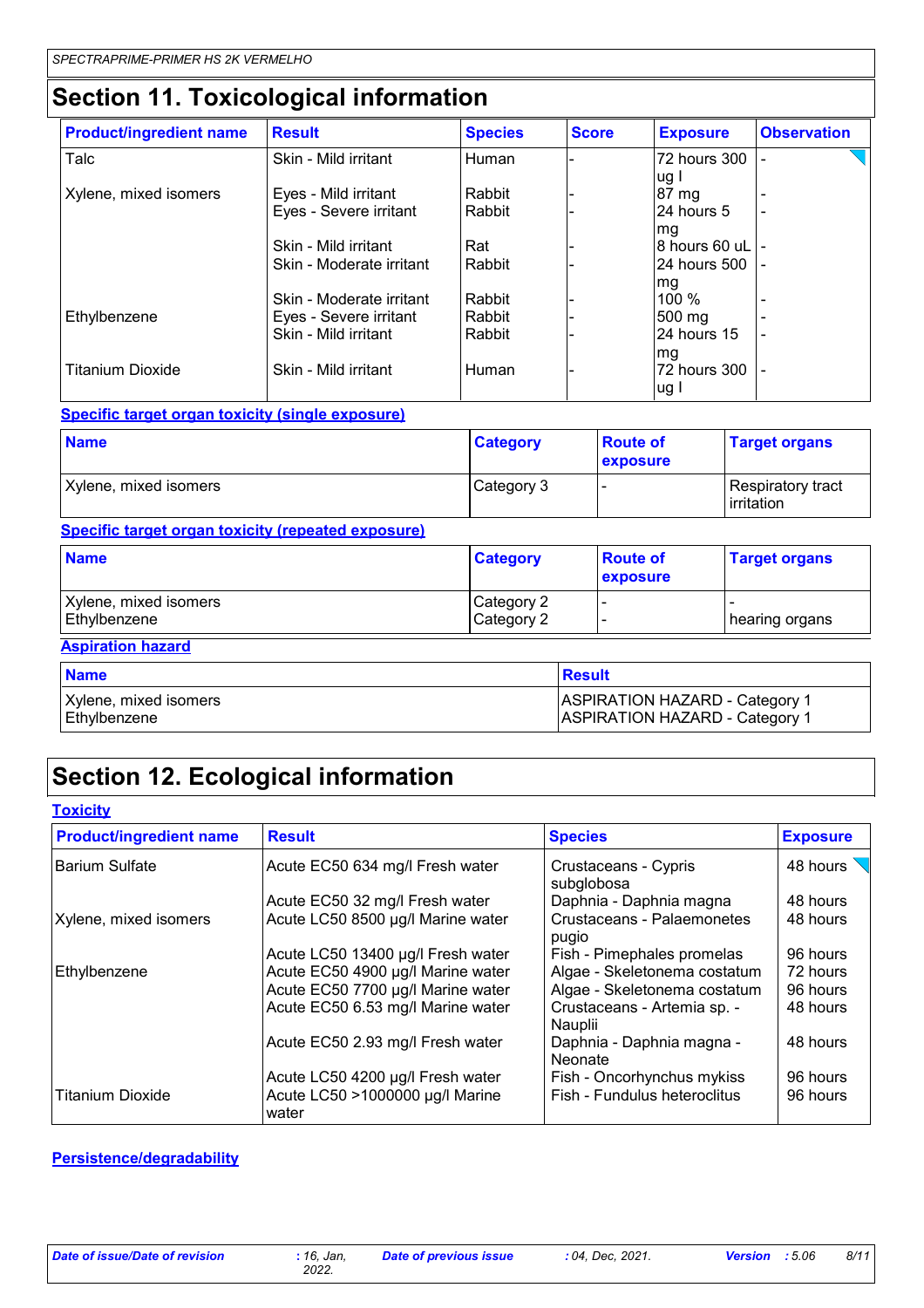### **Section 12. Ecological information**

| <b>Product/ingredient name</b>          | <b>Aquatic half-life</b> | <b>Photolysis</b> | Biodegradability   |  |
|-----------------------------------------|--------------------------|-------------------|--------------------|--|
| Xylene, mixed isomers<br>l Ethvlbenzene |                          |                   | Readily<br>Readily |  |

#### **Bioaccumulative potential**

| <b>Product/ingredient name</b> | $\mathsf{LocP}_\mathsf{ow}$ | <b>BCF</b>  | <b>Potential</b> |
|--------------------------------|-----------------------------|-------------|------------------|
| Xylene, mixed isomers          |                             | 8.1 to 25.9 | low              |

#### **Mobility in soil**

| <b>Soil/water partition</b> | : Not available. |
|-----------------------------|------------------|
| <b>coefficient (Koc)</b>    |                  |

**Other adverse effects** : No known significant effects or critical hazards.

### **Section 13. Disposal considerations**

| <b>Disposal methods</b> | : The generation of waste should be avoided or minimized wherever possible.<br>Disposal of this product, solutions and any by-products should at all times comply<br>with the requirements of environmental protection and waste disposal legislation<br>and any regional local authority requirements. Dispose of surplus and non-<br>recyclable products via a licensed waste disposal contractor. Waste should not be<br>disposed of untreated to the sewer unless fully compliant with the requirements of<br>all authorities with jurisdiction. Waste packaging should be recycled. Incineration or<br>landfill should only be considered when recycling is not feasible. This material and<br>its container must be disposed of in a safe way. Care should be taken when<br>handling emptied containers that have not been cleaned or rinsed out. Empty<br>containers or liners may retain some product residues. Vapor from product residues<br>may create a highly flammable or explosive atmosphere inside the container. Do<br>not cut, weld or grind used containers unless they have been cleaned thoroughly |
|-------------------------|--------------------------------------------------------------------------------------------------------------------------------------------------------------------------------------------------------------------------------------------------------------------------------------------------------------------------------------------------------------------------------------------------------------------------------------------------------------------------------------------------------------------------------------------------------------------------------------------------------------------------------------------------------------------------------------------------------------------------------------------------------------------------------------------------------------------------------------------------------------------------------------------------------------------------------------------------------------------------------------------------------------------------------------------------------------------------------------------------------------------------|
|                         | internally. Avoid dispersal of spilled material and runoff and contact with soil,<br>waterways, drains and sewers.                                                                                                                                                                                                                                                                                                                                                                                                                                                                                                                                                                                                                                                                                                                                                                                                                                                                                                                                                                                                       |

| <b>Section 14. Transport information</b> |                      |                |                |
|------------------------------------------|----------------------|----------------|----------------|
|                                          | <b>Brazil - ANTT</b> | <b>IMDG</b>    | <b>IATA</b>    |
| <b>UN number</b>                         | UN1263               | <b>UN1263</b>  | <b>UN1263</b>  |
| <b>UN proper</b><br>shipping name        | <b>PAINT</b>         | <b>PAINT</b>   | <b>PAINT</b>   |
| <b>Transport hazard</b><br>class(es)     | $\mathbf{3}$         | 3              | 3              |
| <b>Packing group</b>                     | III                  | $\mathbf{III}$ | $\mathbf{III}$ |
| <b>Environmental</b><br>hazards          | No.                  | No.            | No.            |
| <b>Additional</b><br>information         | Risk number 30       |                |                |

**Special precautions for user Transport within user's premises:** always transport in closed containers that are **:** upright and secure. Ensure that persons transporting the product know what to do in the event of an accident or spillage.

*Date of issue/Date of revision* **:** *16, Jan,*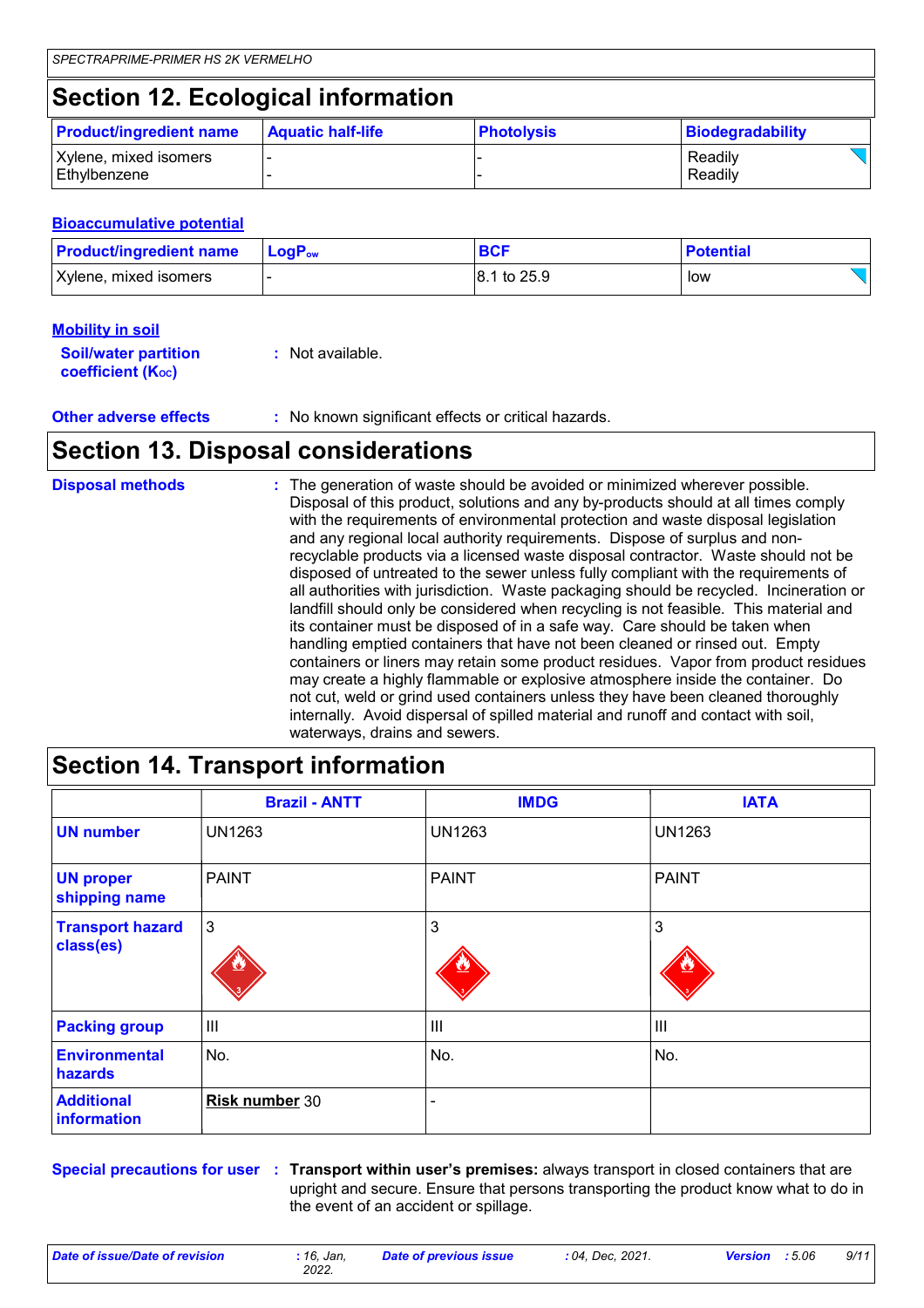### **Section 15. Regulatory information**

#### **Safety, health and environmental regulations specific for the product**

**:** No known specific national and/or regional regulations applicable to this product (including its ingredients).

#### **International regulations**

**Chemical Weapon Convention List Schedules I, II & III Chemicals** Not listed.

#### **Montreal Protocol**

Not listed.

**Stockholm Convention on Persistent Organic Pollutants** Not listed.

#### **Rotterdam Convention on Prior Informed Consent (PIC)** Not listed.

**UNECE Aarhus Protocol on POPs and Heavy Metals**

Not listed.

#### **Inventory list**

| <b>Australia</b>         | : Not determined.                                                                    |
|--------------------------|--------------------------------------------------------------------------------------|
| <b>Canada</b>            | : Not determined.                                                                    |
| <b>China</b>             | : Not determined.                                                                    |
| <b>Europe</b>            | : Not determined.                                                                    |
| <b>Japan</b>             | : Japan inventory (CSCL): Not determined.<br>Japan inventory (ISHL): Not determined. |
| <b>Malaysia</b>          | : Not determined                                                                     |
| <b>New Zealand</b>       | : Not determined.                                                                    |
| <b>Philippines</b>       | : Not determined.                                                                    |
| <b>Republic of Korea</b> | : Not determined.                                                                    |
| <b>Taiwan</b>            | : Not determined.                                                                    |
| <b>Thailand</b>          | : Not determined.                                                                    |
| <b>Turkey</b>            | : Not determined.                                                                    |
| <b>United States</b>     | : Not determined.                                                                    |
| <b>Viet Nam</b>          | Not determined.                                                                      |

### **Section 16. Other information**

| <b>History</b>                    |                                                                                                                                                                                                                                                                                                                                                                                                                                                                                                                                                        |  |  |
|-----------------------------------|--------------------------------------------------------------------------------------------------------------------------------------------------------------------------------------------------------------------------------------------------------------------------------------------------------------------------------------------------------------------------------------------------------------------------------------------------------------------------------------------------------------------------------------------------------|--|--|
| Date of printing                  | $: 16,$ Jan, 2022.                                                                                                                                                                                                                                                                                                                                                                                                                                                                                                                                     |  |  |
| Date of issue/Date of<br>revision | : 16, Jan, 2022.                                                                                                                                                                                                                                                                                                                                                                                                                                                                                                                                       |  |  |
| Date of previous issue            | $: 04, \text{Dec}, 2021.$                                                                                                                                                                                                                                                                                                                                                                                                                                                                                                                              |  |  |
| <b>Version</b>                    | : 5.06                                                                                                                                                                                                                                                                                                                                                                                                                                                                                                                                                 |  |  |
| <b>Version of the Product</b>     | : 00700                                                                                                                                                                                                                                                                                                                                                                                                                                                                                                                                                |  |  |
| <b>Key to abbreviations</b>       | $:$ ATE = Acute Toxicity Estimate<br>BCF = Bioconcentration Factor<br>GHS = Globally Harmonized System of Classification and Labelling of Chemicals<br>IATA = International Air Transport Association<br>IBC = Intermediate Bulk Container<br><b>IMDG = International Maritime Dangerous Goods</b><br>LogPow = logarithm of the octanol/water partition coefficient<br>MARPOL = International Convention for the Prevention of Pollution From Ships,<br>1973 as modified by the Protocol of 1978. ("Marpol" = marine pollution)<br>UN = United Nations |  |  |
| Date of issue/Date of revision    | <b>Date of previous issue</b><br>: 04, Dec. 2021.<br>:5.06<br>10/11<br>: 16. Jan.<br><b>Version</b><br>2022                                                                                                                                                                                                                                                                                                                                                                                                                                            |  |  |